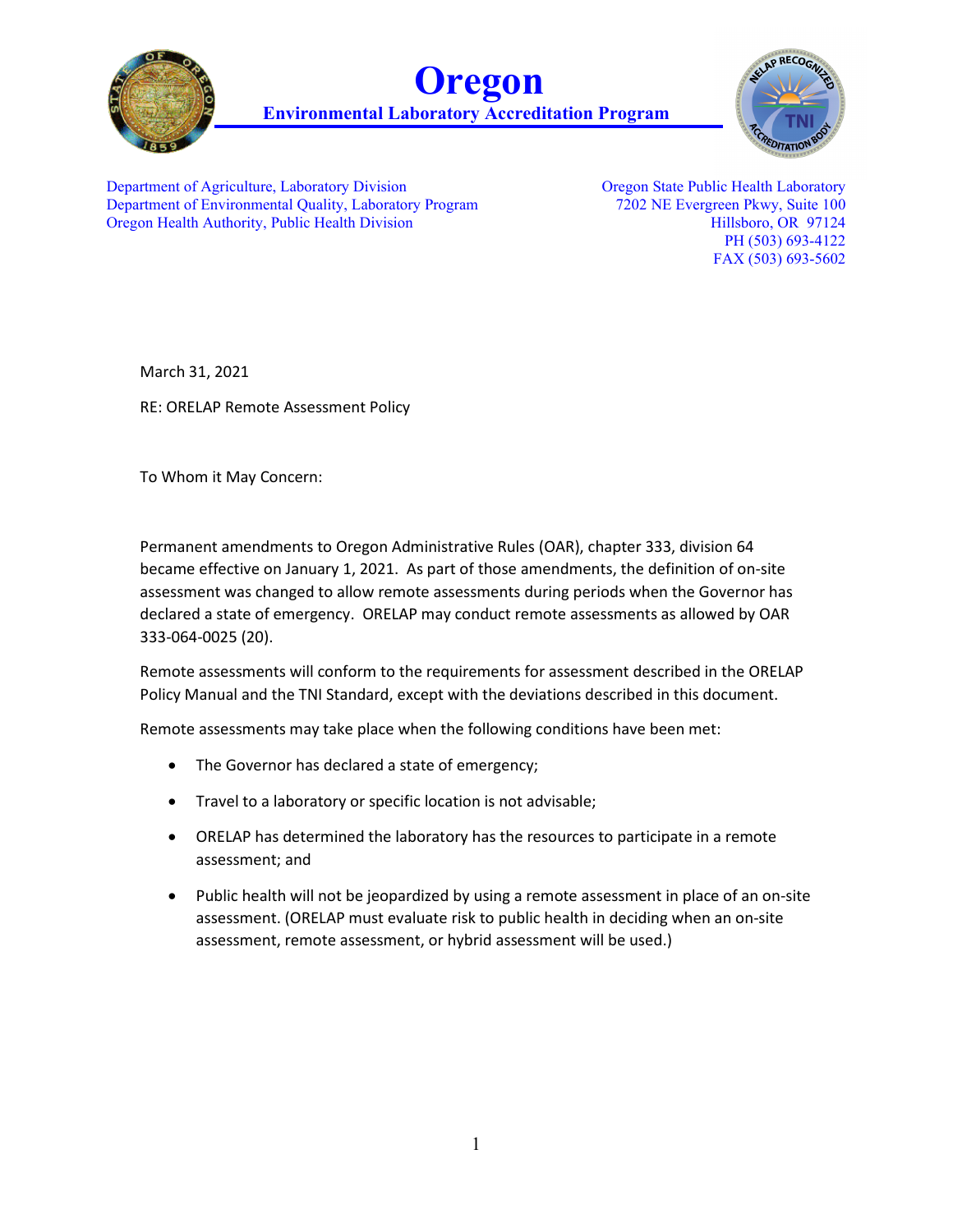### **Pre-Assessment Procedures**

The lead assessor will call or email the laboratory primary contact to discuss the laboratory's resources to determine if a remote assessment is practicable. The availability of video conferencing, teleconferencing, printers/scanners, screen-sharing, phone reception, internet, cameras, and other technological capabilities will factor into the decision. The lead assessor will also take account of staff schedules and health and safety considerations. If video conferences from areas of the facility will not be allowed due to security concerns, ORELAP should determine if the laboratory is a good candidate for remote assessment. Assessors shall be informed in writing of any information, including analytical data that is controlled for national security reasons and cannot be released to the public.

The lead assessor will work with the laboratory to determine a date for the remote assessment. Conferences and interviews shall occur during established working hours at the laboratory's location and time zone unless special arrangements are made with the laboratory. The lead assessor may request a list of laboratory job or work orders over the past year to assist with selecting representative samples for data package deliverables. The lead assessor may also schedule a time to test conferencing tools prior to the remote assessment.

The lead assessor will create a schedule confirmation letter with the following information:

- Tentative times of the opening and closing conferences.
- Tentative times for staff interviews, including the method/technology to be assessed.
- Document and record requests for electronic delivery to ORELAP prior to the assessment with a due date, to include:
	- o Data packages for samples, with a description of what constitutes a data package
	- o The current quality manual
	- o Current Standard Operation Procedures (SOPs)
	- o Previous internal audits
	- o Previous management reviews
	- o Recently closed and currently open corrective actions plans
	- o Technical Director credentials
	- o Demonstrations of Capability
	- o Data Integrity Training records
	- o Master List of SOPs, Forms, Logbooks
- Explanation of Confidential Business Information (CBI) and how in cases of test reports the client information may be redacted by the laboratory.

The random selection of sample data packages for review is especially critical to the outcome of a remote assessment and should be representative of all laboratory functions in order to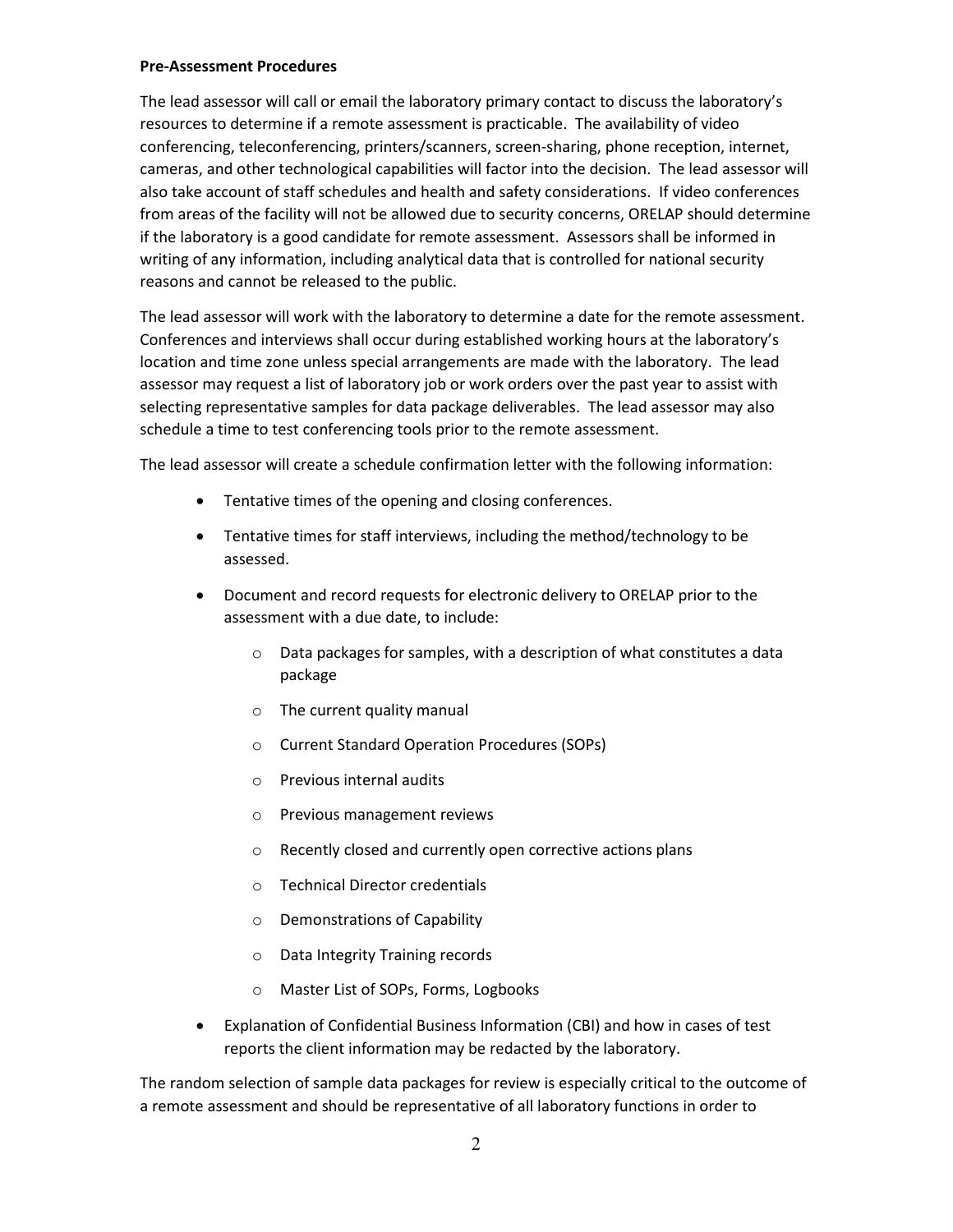determine compliance. Data packages for selected samples will be sent to the assessment team prior to the remote assessment and will include all associated documentation from sample receipt through analysis and final reporting. These will be similar to what are called "CLP Level IV" data packages. The lead assessor must understand it may require significant time for the laboratory to assemble these records, and plan accordingly. The assessment team should request as few data packages as necessary. If the scope of accreditation is small or if records are readily available by screen sharing, data packages may not be required.

Data package components will include records of:

- Sample receiving logs and chain-of-custody documents
- Preservation checks and sample storage
- Sample processing records, including digestions, extractions, filtering, etc.
- Calibration records and relevant pages from logbooks for support equipment, such as:
	- o Thermometers used for hot blocks, water baths, incubators, storage refrigerators
	- o Balances and weight sets including calibrations and daily checks
	- o Pipettes and bottle top dispensers
	- o Autoclave temperature and pressure calibration records
- Calibration records for analytical instrumentation
- Analytical records for the sample batch, including all daily QC, all printouts, all worksheets, and electronic records
- Sample reporting records and final sample report
- Data review checklists
- Certificates of analysis for relevant standards and reference materials
- Standard and reagent preparation records
- Method Validation records, including detection limit and quantitation limit studies and verifications
- Demonstrations of capability for relevant staff

Prior to the assessment, ORELAP will review the documents and records submitted by the laboratory in preparation for the assessment. If any of the staff interviews need to be rescheduled, ORELAP will work with the laboratory to set-up an alternative timeslot prior to the assessment. Participation in the remote assessment is not optional, and the same level of cooperation is expected as for on-site assessments.

Prior to the opening conference, ORELAP will send electronic documents to the laboratory, to include:

• CBI notice and claim form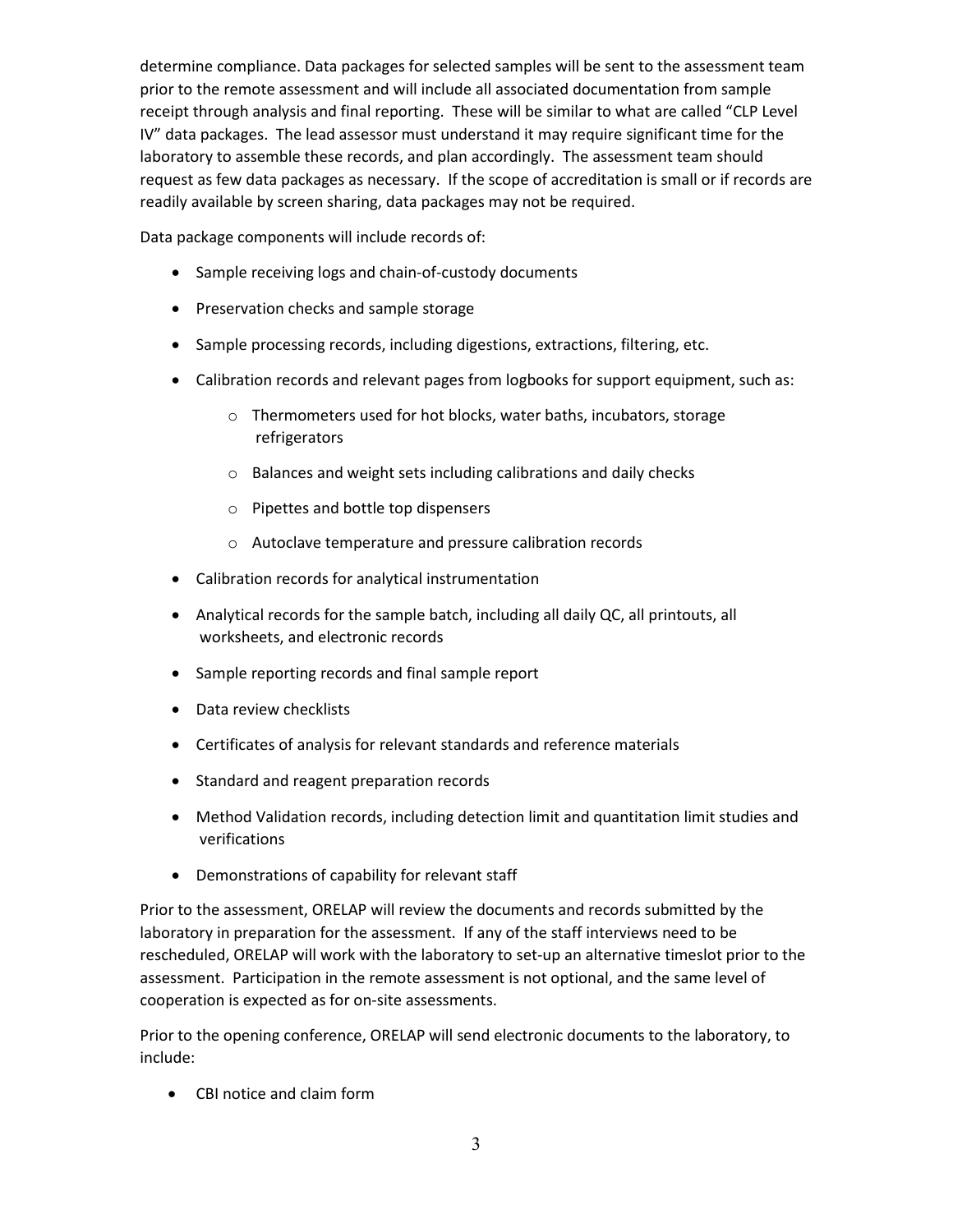- Opening and Closing conference attendance sheets
- ORELAP appraisal forms
- "How to respond in ODIE" guide document

# **Opening Conference**

The assessors will meet with the facility's administrator or laboratory director (however named) and management staff via video or teleconferencing tools. At the start of the opening conference, the lead assessor will introduce themselves and any team members. The purpose of the assessment and assessment process will be briefly explained. Plans for an exit interview shall be made known.

During the opening conference the lead assessor will utilize the opening conference checklist to discuss the following topics:

- Explain the assessment objectives and which version of the TNI Standard will be used.
- Direct the laboratory to fill out the opening conference attendance roster, scan it, and email it back to the lead assessor.
- Review which tests will be examined, the timeslots for interviews, and the relevant staff for interview. This will usually be the final opportunity for the laboratory to request a time change for staff interviews.
- Address CBI concerns and instruct the laboratory director to complete the NELAP Assessment Confidentiality Notice form, scan it, and email it back to the lead assessor.
- Review special requirements that the laboratory may have (e.g., requirements related to information security).
- Allow the laboratory director (however named) to ask any questions necessary to understand the remote assessment process and events that will follow the assessment.
- Ask the laboratory to complete the appraisal form and return it to ORELAP by mail following the end of the assessment.

# **Initial Tour**

If possible and deemed necessary by ORELAP staff, a video tour may be requested of the laboratory. During the virtual walk-through, assessors should observe spacing of processes, ventilation, types of equipment, storage, glassware washing, media and solution preparation and disposal of waste, handling/labeling/storage of specimens, and personnel performing tests. Note any problems or concerns for further evaluation during the assessment process.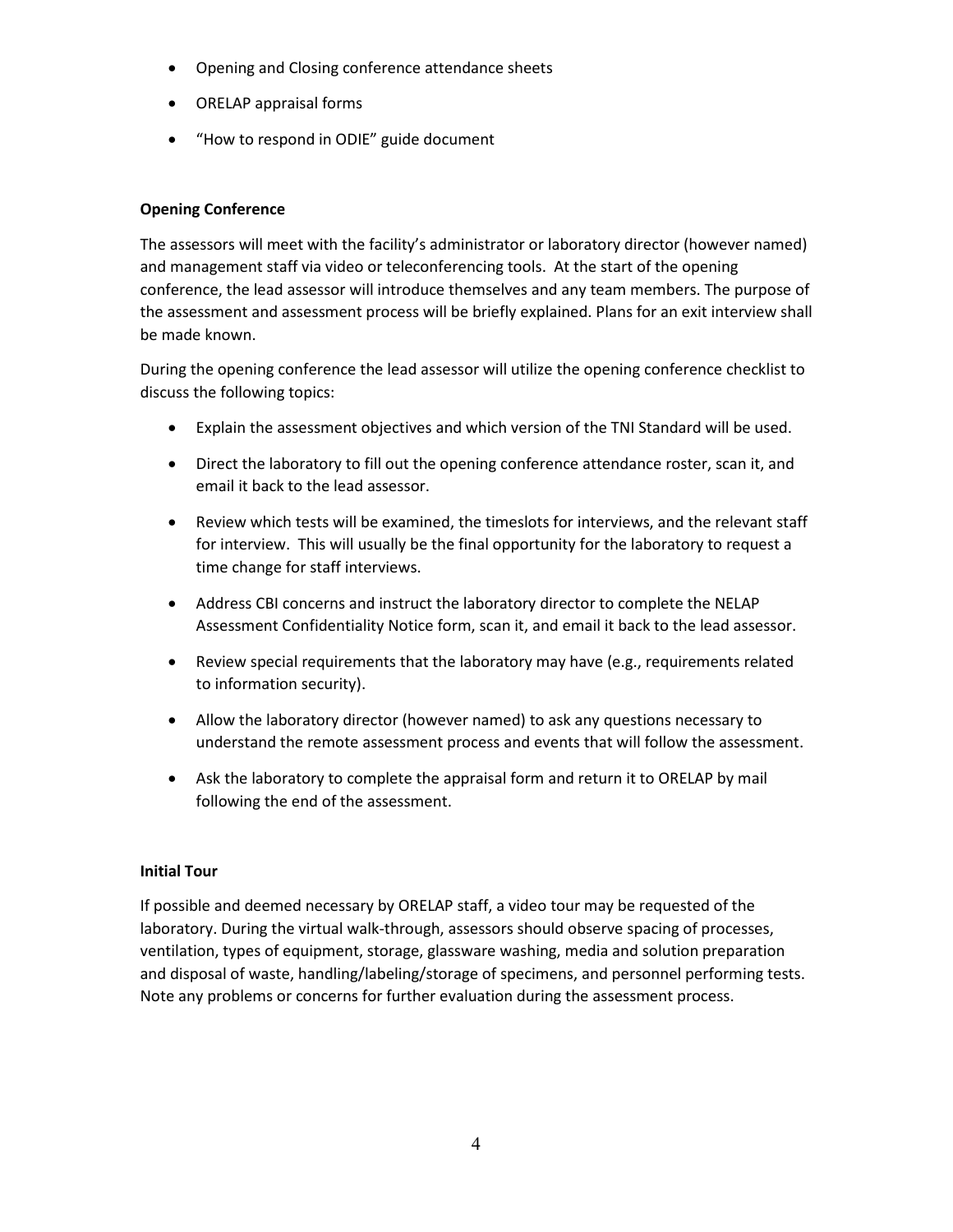## **Staff Interviews**

Staff interviews will occur by teleconference or video conference in accordance with the preset schedule finalized during the opening conference. The interview will be informed by the review of relevant data packages and documents reviewed by the assessor prior to the interview. The assessor may create a list of additional record requests during the laboratory staff interview. If additional records are needed, ORELAP shall make a clear request for the records. Once the information is requested, the laboratory will be allowed reasonable time to produce the records. If the assessor has follow-up questions for the staff member, these may be communicated by email or during a follow up interview. The assessor may request photographs, video, screen captures of computer screens, or other electronic media to help determine laboratory compliance.

Potential deficiencies will be communicated during interviews so technical staff may clarify any misunderstandings or produce additional records. When disagreements occur between the laboratory staff and the assessor(s), additional reference materials or documents may be submitted to support the laboratory's position. The assessors may also discuss potential deficiencies with other ORELAP staff. Assessors will be mindful of the increased likelihood for miscommunication during remote assessments.

After reviewing the records sent to ORELAP along with supporting evidence observed during the analyst interviews, if no potential findings are identified, no further review is required.

# **Handling Confidential Business Information (CBI)**

Remote assessment will require delivery of electronic records to ORELAP assessors for review. The laboratory may claim any of this information as CBI and ORELAP will hold this information in a secure manner. ORELAP will follow its current procedures for handling of CBI in the event of a public request or legal proceeding. ORELAP will remain mindful of laboratory concerns for privacy when requesting electronic delivery of records. To reduce the number of electronic deliverables, the laboratory may use screen sharing or live video to show assessors records without having to send them by email.

The laboratory may also redact information that identifies their clients on test reports.

# **Closing Conference**

At the conclusion of the assessment, the team members may meet offline to discuss and organize findings and recommendations. Findings will communicated either in writing or orally during the closing conference.

It should be made clear that all findings presented at the closing conference are subject to review and change prior to the issuance of the final assessment report approved by ORELAP.

Due to the increased likelihood of miscommunications inherent in a remote assessment, ORELAP and the laboratory should approach the closing conference as an opportunity to clarify any findings. The lead assessor shall provide the laboratory opportunity to ask questions about